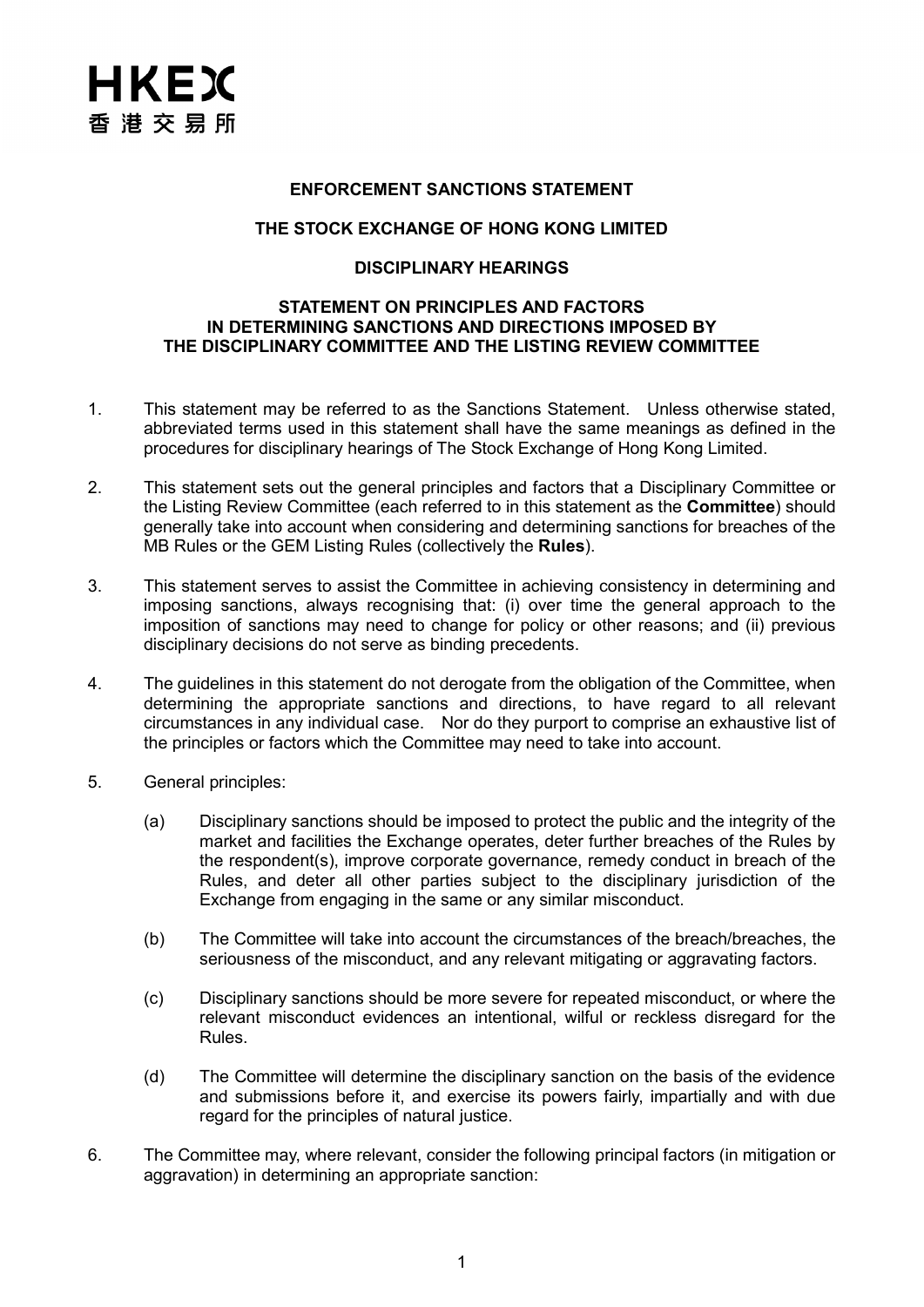

- (a) The compliance history of the respondent(s).
- (b) Disciplinary sanctions previously applied by the Exchange in relation to the same or similar types of breach, or in comparable circumstances (subject to paragraph 3 above).
- (c) Whether the respondent(s) fully assisted and cooperated with the Exchange in its investigation, and whether the level of the assistance and cooperation provided by the respondent(s) minimised the time and costs of the investigation (or conversely, whether there was a failure fully to assist or cooperate with the Exchange in its investigation).
- (d) Whether the respondent(s) made an early decision not to contest the case brought against it/them (including any recommendation as to sanctions/directions), thereby saving time and costs, and assisting the Committee in the efficient administration of the disciplinary process.
- (e) Whether the misconduct was unintentional, negligent, wilful, reckless, intentional, deceptive, manipulative and/or fraudulent, as the case may be.
- (f) Whether the misconduct was an isolated instance or occurred over an extended period of time.
- (g) Whether the misconduct was self-reported in a timely and comprehensive manner, or there was a failure to report (or an attempt to conceal) the relevant misconduct.
- (h) Whether the relevant misconduct was systemic or indicative of a pattern of noncompliance with the Rules.
- (i) The size of any commercial advantage or financial benefit obtained as a result of the misconduct.
- (j) Whether there is evidence of a culture conducive to compliance with the Rules and the promotion of good corporate governance.
- (k) Whether the misconduct resulted in, or had the potential to result in, loss or injury to other parties (e.g. shareholders, the investing public, other market participants, creditors, etc.), and if so, the nature and extent of that actual or potential loss or injury.
- (l) Any steps taken to remediate the breaches, and/or to redress any risk, loss or injury caused.
- (m) Whether the respondent(s) had placed reasonable reliance upon receipt of independent professional and considered accounting or legal advice.
- (n) Whether, at the time of the breach(es), the respondent(s) had appropriate supervisory, risk management, operational or technical procedures and/or controls in place for procuring compliance with the Rules.
- (o) Whether the respondent(s), subsequent to the breach(es), took steps or measures to prevent any recurrence of the contravening conduct.